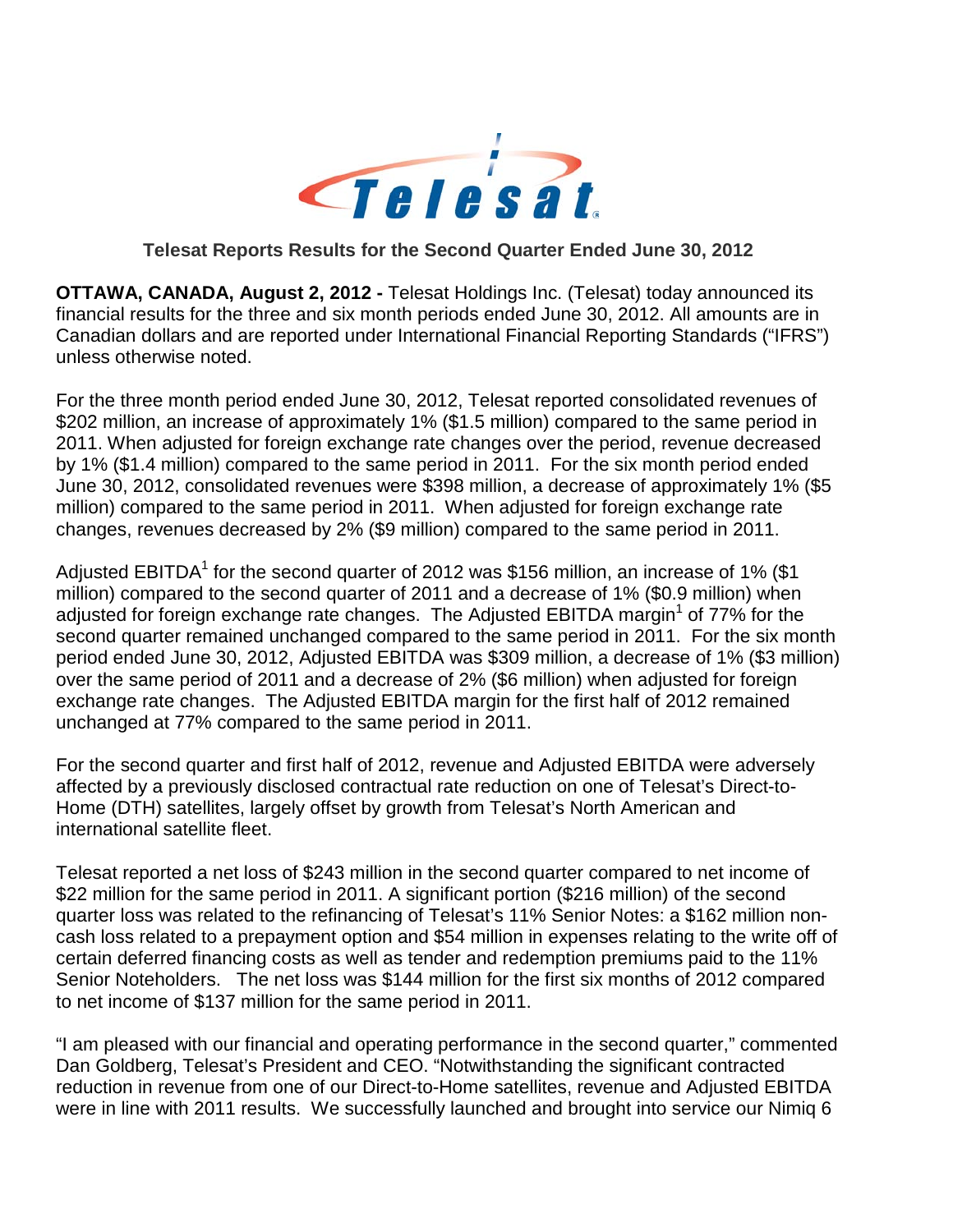satellite toward the end of the quarter and, as a result, expect meaningful growth in both revenue and Adjusted EBITDA in the second half of this year relative to the first half. We also refinanced our 11% senior notes in the quarter with new notes at a substantially lower interest rate. Lastly, we made continued progress on the construction of the Anik G1 satellite, which we expect to launch toward the end of this year. In light of the investments we are making in our new satellites and our industry-leading contractual backlog, we remain well positioned to grow going forward."

### **Business Highlights**

- At June 30, 2012:
	- o Telesat had contracted backlog for future services of approximately \$5.4 billion.
	- o Fleet utilization was 90% for Telesat's North American fleet and 83% for Telesat's international fleet.
- On May 14, 2012, Telesat Canada issued, through a private placement, USD \$700 million of 6% Senior Notes due on May 15, 2017. The 6% Senior Notes are subordinated to Telesat Canada's existing and future secured indebtedness, including obligations under its Senior Credit Facilities. The net proceeds of the offering, along with available cash on hand, were used to repurchase all of Telesat Canada's 11% Senior Notes due November 1, 2015, issued under an indenture dated as of June 30, 2008, and to pay certain financing costs and redemption premiums.
- On May 18, 2012, Telesat successfully launched its Nimiq 6 direct broadcast satellite, which entered commercial service at the 91.1 degree West orbital location in June 2012. The entire capacity of Nimiq 6 is contracted for 15 years to Bell TV, Canada's largest provider of satellite DTH video services.
- Telesat made substantial progress on the construction of the Anik G1 satellite, which is expected to be launched in the fourth quarter of 2012. Anik G1's 16 extended Ku-band transponders have been contracted for the life of the satellite to Shaw Direct for DTH services in Canada. Telesat also has entered into a 15 year contract with Paradigm Services for the full X-band payload of three transponders for government services. In addition, Anik G1 will double Telesat's existing capacity in South America from the 107.3 degree West orbital location.

Telesat's report on Form 6-K for the quarter ended June 30, 2012 has been filed with the U.S. Securities and Exchange Commission and may be accessed on the SEC's website at [www.sec.gov.](http://www.sec.gov/)

Telesat has scheduled a conference call on Thursday, August 2, 2012 at 10:30 a.m. ET to discuss its financial results for the three and six month periods ended June 30, 2012 and other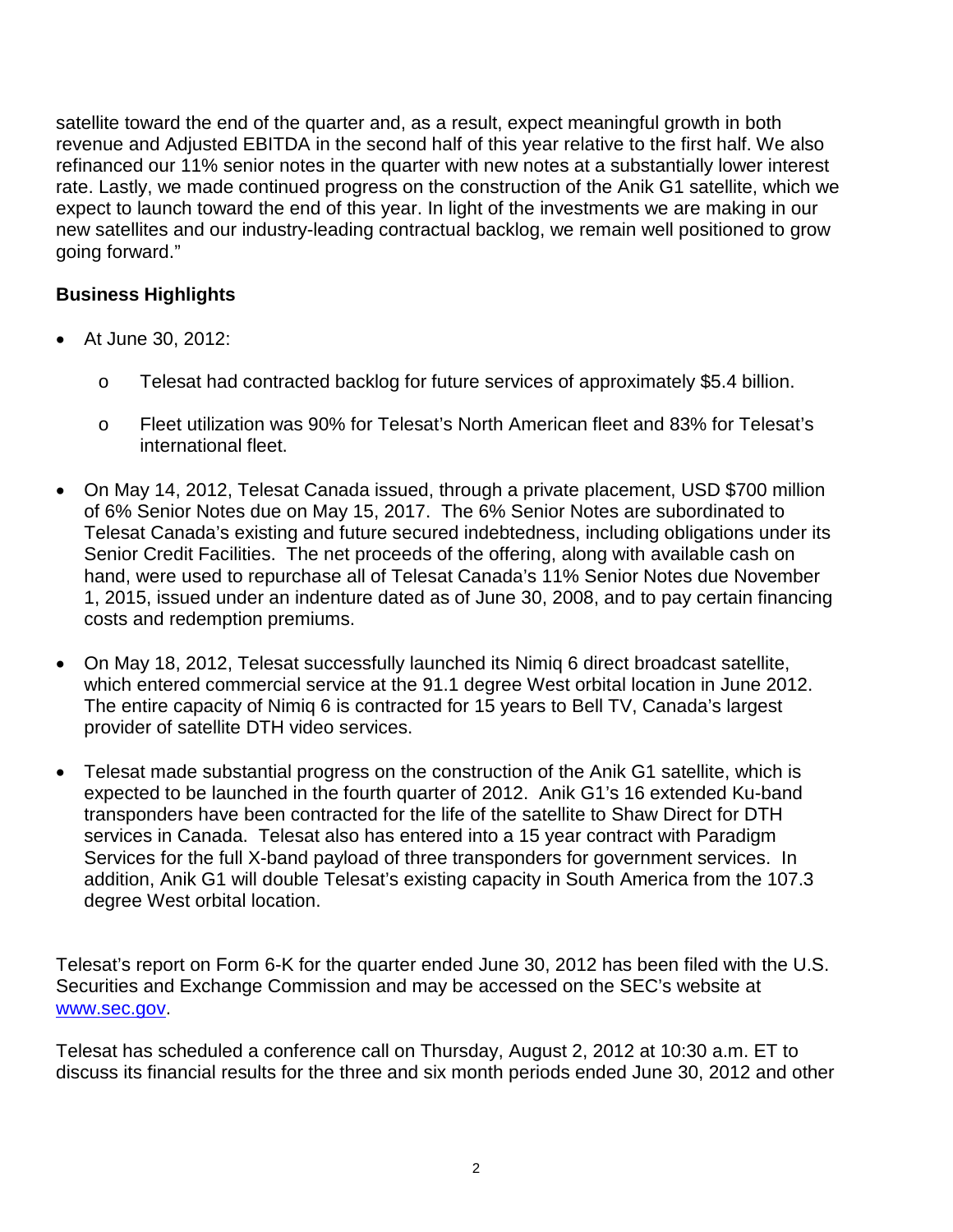recent developments. The call will be hosted by Daniel S. Goldberg, President and Chief Executive Officer, and Michel Cayouette, Chief Financial Officer, of Telesat.

#### Dial-in Instructions:

The toll-free dial-in number for the teleconference is +1 (877) 240-9772. Callers outside of North America should dial +1 (416) 340-8530. The access code is 4126502. Please allow at least 15 minutes prior to the scheduled start time to connect to the teleconference.

### Dial-in Audio Replay:

A replay of the teleconference will be available one hour after the end of the call on August 2, 2012 until 11:59 p.m. ET on August 15, 2012. To access the replay, please call +1 (800) 408-3053. Callers outside of North America should dial +1 (905) 694- 9451. The access code is 2105458 followed by the number sign (#).

All Adjusted EBITDA and Adjusted EBITDA margins included in this release are non-IFRS financial measures, as described in the End Notes section of this release. For information reconciling non-IFRS financial measures to the most comparable IFRS financial measures, please see the consolidated financial information below.

### **Forward-Looking Statements Safe Harbor**

This news release contains statements that are not based on historical fact and are ''forwardlooking statements'' within the meaning of the Private Securities Litigation Reform Act of 1995. When used in this news release, the words "expect", "will", "pursue", "would", "well positioned to" or other variations of these words or other similar expressions are intended to identify forward-looking statements and information. Actual results may differ materially from the expectations expressed or implied in the forward-looking statements as a result of known and unknown risks and uncertainties. Detailed information about some of the known risks and uncertainties is included in the "Risk Factors" section of Telesat Canada's Annual Report on Form 20-F for the fiscal year ended December 31, 2011 filed with the United States Securities and Exchange Commission (SEC) on February 22, 2012 as well as Telesat Canada's other filings with the SEC, which can be obtained on the SEC's website at http://www.sec.gov. Known risks and uncertainties include but are not limited to: risks associated with operating satellites and providing satellite services, including satellite construction or launch delays, launch failures, in-orbit failures or impaired satellite performance, volatility in exchange rates and risks associated with domestic and foreign government regulation. The foregoing list of important factors is not exhaustive. The information contained in this news release reflects Telesat's beliefs, assumptions, intentions, plans and expectations as of the date of this news release. Except as required by law, Telesat disclaims any obligation or undertaking to update or revise the information herein.

### **About Telesat** (www.telesat.com)

Telesat is a leading global fixed satellite services operator providing reliable and secure satellite-delivered communications solutions worldwide to broadcast, telecom, corporate and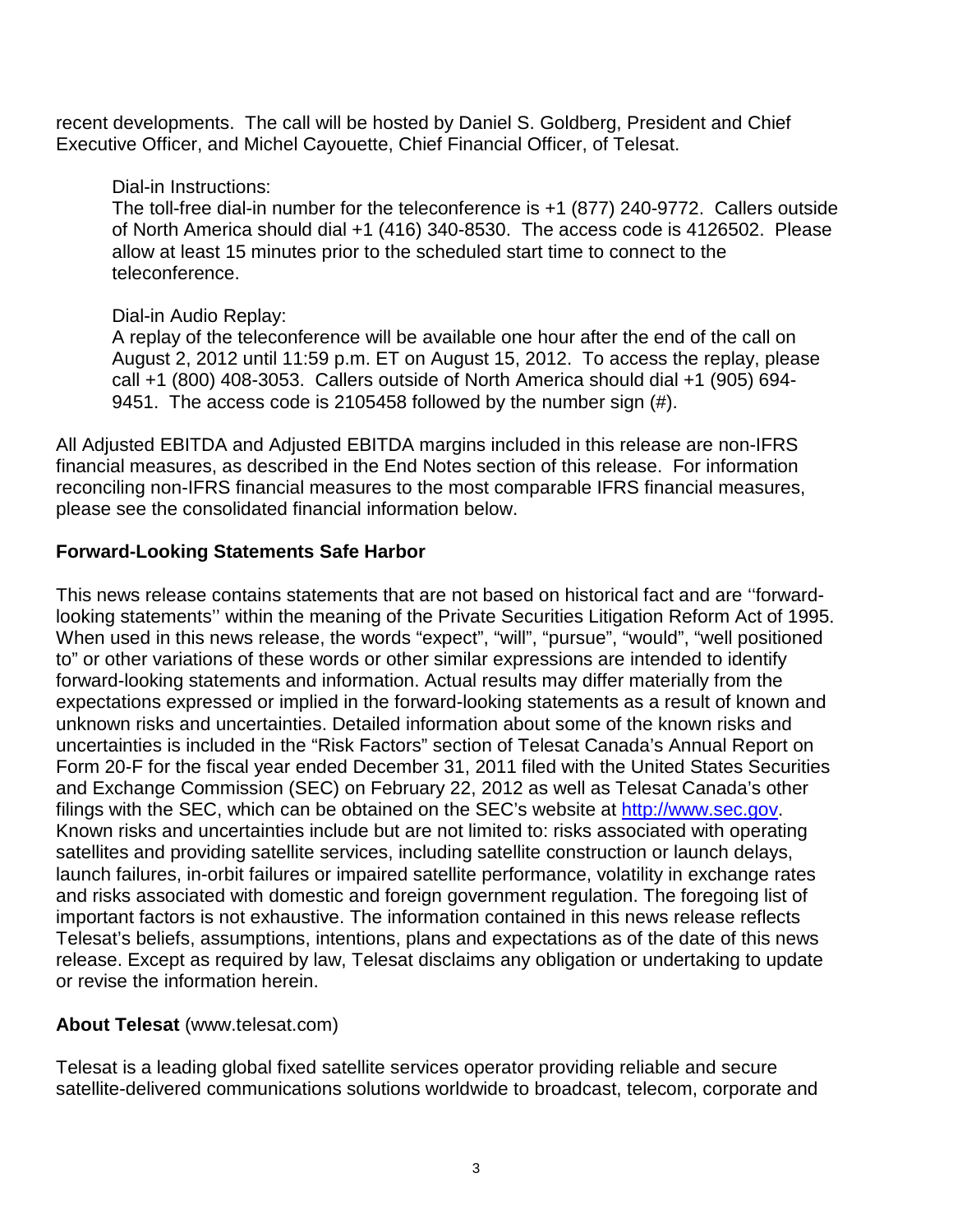government customers. Headquartered in Ottawa, Canada, with offices and facilities around the world, the company's state-of-the-art fleet consists of 13 satellites and the Canadian payload on ViaSat-1, plus one satellite under construction. Telesat also manages the operations of additional satellites for third parties. Privately held, Telesat's principal shareholders are Canada's Public Sector Pension Investment Board and Loral Space & Communications Inc. (NASDAQ: LORL).

For further information:

Michael Bolitho, Telesat, +1 (613) 748-8700 ext. 2336 [\(ir@telesat.com\)](mailto:ir@telesat.com)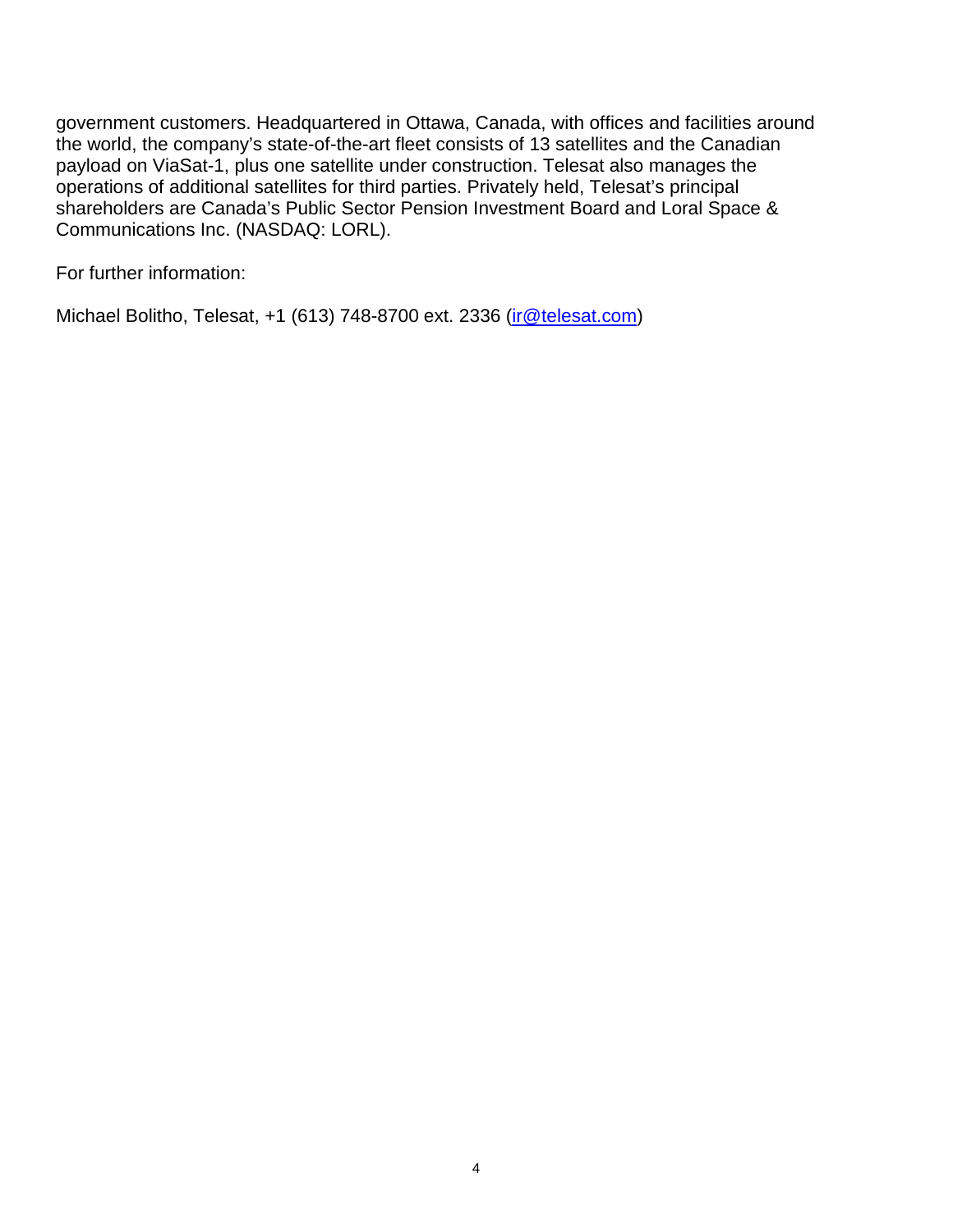# **Telesat Holdings Inc. Condensed Consolidated Statements of Income For the period ended June 30**

|                                                        | Three months |           | Six months |            |
|--------------------------------------------------------|--------------|-----------|------------|------------|
| (in thousands of Canadian dollars) (unaudited)         | 2012         | 2011      | 2012       | 2011       |
| Revenue                                                | 201,913      | 200,420   | 398,171    | 403,200    |
| Operating expenses                                     | (52,251)     | (45, 726) | (135, 446) | (92, 470)  |
|                                                        | 149,662      | 154,694   | 262,725    | 310,730    |
| Depreciation                                           | (51,079)     | (48,797)  | (101, 039) | (98, 183)  |
| Amortization                                           | (9,150)      | (10,261)  | (18,252)   | (20,502)   |
| Other operating (losses) gains, net                    | (18)         | 2         | (76)       | (746)      |
| Operating income                                       | 89,415       | 95,638    | 143,358    | 191,299    |
|                                                        |              |           |            |            |
| Interest expense                                       | (63, 421)    | (54, 812) | (117,330)  | (112, 545) |
| Loss on refinancing                                    | (54, 164)    |           | (76, 052)  |            |
| Interest and other income                              | 246          | 472       | 971        | 1,164      |
| Loss on changes in fair value of financial instruments | (149,990)    | (29,049)  | (89, 017)  | (14, 575)  |
| (Loss) gain on foreign exchange                        | (53, 745)    | 13,400    | 5,027      | 91,751     |
| (Loss) income before tax                               | (231, 659)   | 25,649    | (133, 043) | 157,094    |
| Tax expense                                            | (11, 217)    | (3,884)   | (10, 859)  | (20, 404)  |
| Net (loss) income                                      | (242, 876)   | 21,765    | (143,902)  | 136,690    |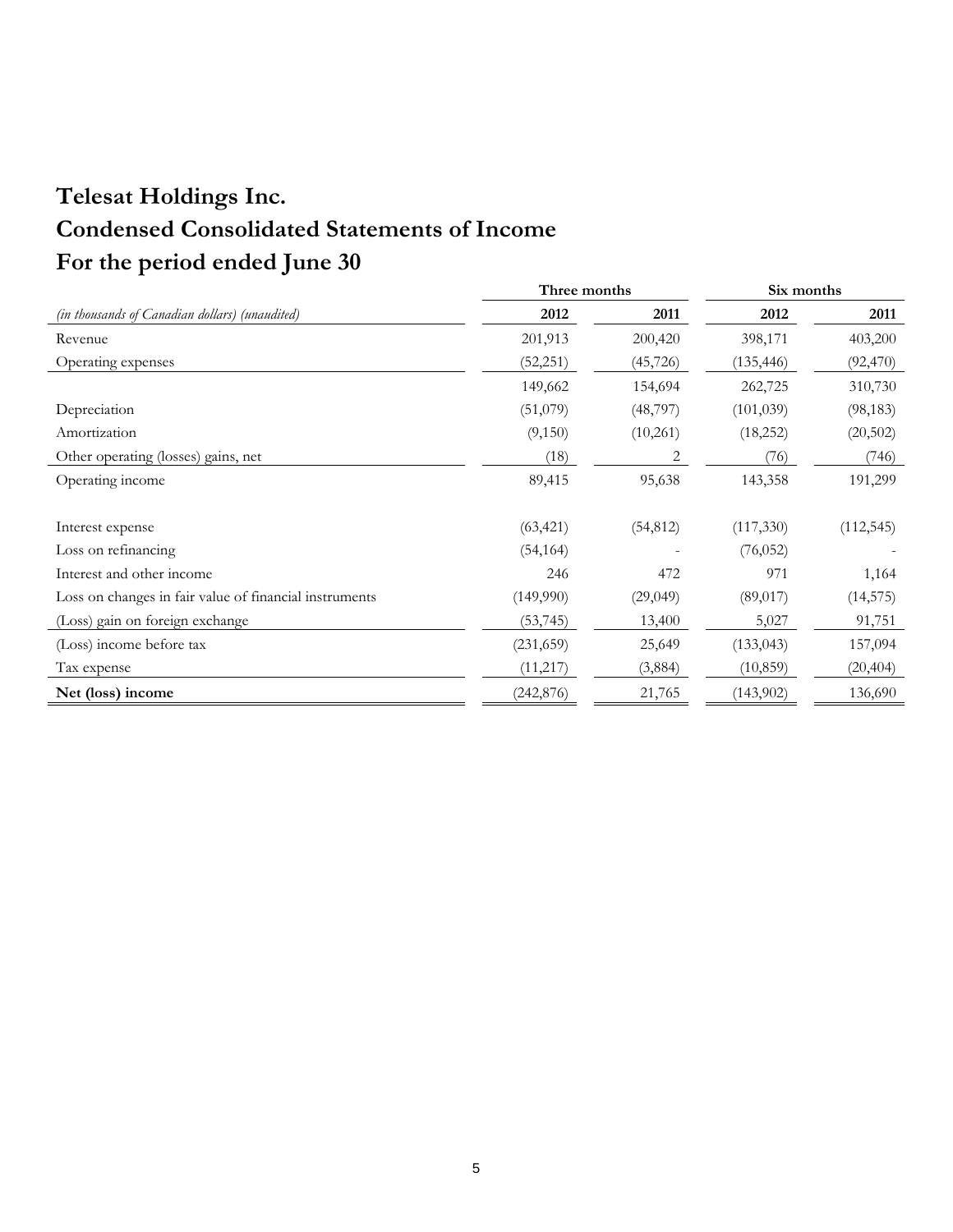## **Telesat Holdings Inc. Condensed Consolidated Balance Sheets**

| (in thousands of Canadian dollars) (unaudited) | June 30, 2012 | December 31, 2011 |
|------------------------------------------------|---------------|-------------------|
| Assets                                         |               |                   |
| Cash and cash equivalents                      | 129,105       | 277,962           |
| Trade and other receivables                    | 49,386        | 46,789            |
| Other current financial assets                 | 7,010         | 7,010             |
| Prepaid expenses and other current assets      | 29,653        | 22,126            |
| Total current assets                           | 215,154       | 353,887           |
| Satellites, property and other equipment       | 2,181,213     | 2,151,915         |
| Other long-term financial assets               | 70,865        | 142,408           |
| Other long-term assets                         | 7,630         | 5,536             |
| Intangible assets                              | 876,531       | 896,078           |
| Goodwill                                       | 2,446,603     | 2,446,603         |
| <b>Total assets</b>                            | 5,797,996     | 5,996,427         |
|                                                |               |                   |
| Liabilities                                    |               |                   |
| Trade and other payables                       | 59,150        | 45,156            |
| Other current financial liabilities            | 96,661        | 82,988            |
| Other current liabilities                      | 71,387        | 67,877            |
| Current indebtedness                           | 18,821        | 86,495            |
| Total current liabilities                      | 246,019       | 282,516           |
| Long-term indebtedness                         | 3,250,956     | 2,748,131         |
| Deferred tax liabilities                       | 460,100       | 451,896           |
| Other long-term financial liabilities          | 303,449       | 259,783           |
| Other long-term liabilities                    | 433,921       | 422,502           |
| Senior preferred shares                        |               | 141,435           |
| Promissory note                                | 144,474       |                   |
| <b>Total liabilities</b>                       | 4,838,919     | 4,306,263         |
|                                                |               |                   |
| <b>Shareholders' Equity</b>                    |               |                   |
| Share capital                                  | 711,976       | 1,298,178         |
| Accumulated earnings                           | 226,092       | 369,992           |
| Reserves                                       | 21,009        | 21,994            |
| Total shareholders' equity                     | 959,077       | 1,690,164         |
| Total liabilities and shareholders' equity     | 5,797,996     | 5,996,427         |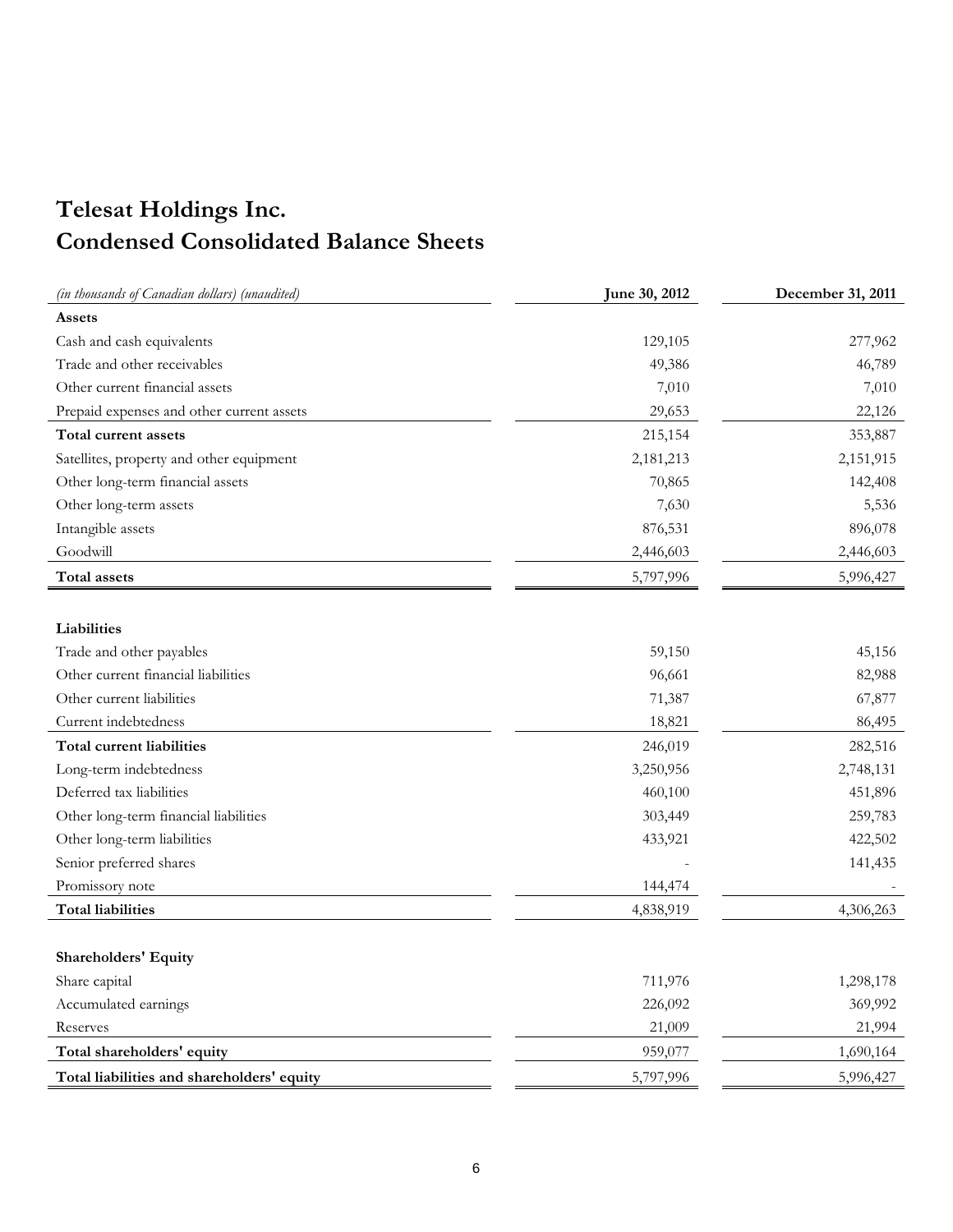# **Telesat Holdings Inc. Condensed Consolidated Statements of Cash Flows For the six months ended June 30**

| (in thousands of Canadian dollars) (unaudited)                                      | 2012        | 2011       |
|-------------------------------------------------------------------------------------|-------------|------------|
| Cash flows from (used in) operating activities                                      |             |            |
| Net (loss) income                                                                   | (143,902)   | 136,690    |
| Adjustments to reconcile net (loss) income to cash flows from operating activities: |             |            |
| Amortization and depreciation                                                       | 119,291     | 118,685    |
| Deferred tax expense                                                                | 10,682      | 18,806     |
| Unrealized foreign exchange gain                                                    | (11,399)    | (102, 203) |
| Loss on derivatives                                                                 | 89,017      | 14,575     |
| Dividends on senior preferred shares                                                |             | 4,931      |
| Share-based compensation                                                            | 598         | 1,327      |
| Loss on disposal of assets                                                          | 76          | 746        |
| Loss on refinancing                                                                 | 76,052      |            |
| Other                                                                               | (24, 514)   | (15,211)   |
| Customer prepayments on future satellite services                                   | 38,345      | 19,406     |
| Insurance proceeds                                                                  | 314         | 5,943      |
| Operating assets and liabilities                                                    | (2, 257)    | (4,968)    |
| Net cash from operating activities                                                  | 152,303     | 198,727    |
| Cash flows from (used in) investing activities                                      |             |            |
| Satellite programs                                                                  | (121, 852)  | (231, 636) |
| Purchase of other property and equipment                                            | (5,051)     | (9,285)    |
| Purchase of intangible assets                                                       |             | (12,618)   |
| Proceeds from sale of assets                                                        | $20\,$      | 104        |
| Net cash used in investing activities                                               | (126, 883)  | (253, 435) |
| Cash flows from (used in) financing activities                                      |             |            |
| Proceeds from indebtedness                                                          | 3,099,658   |            |
| Proceeds from issue of promissory note                                              | 145,466     |            |
| Repayment of indebtedness                                                           | (2,601,803) | (19,240)   |
| Repayment of senior preferred shares                                                | (141, 435)  |            |
| Payment of premium on early retirement of indebtedness                              | (39, 444)   |            |
| Payment of debt issue costs                                                         | (48, 140)   |            |
| Return of capital to shareholders                                                   | (586,202)   |            |
| Satellite performance incentive payments                                            | (2,008)     | (2,956)    |
| Net cash used in financing activities                                               | (173,908)   | (22, 196)  |
|                                                                                     |             |            |
| Effect of changes in exchange rates on cash and cash equivalents                    | (369)       | (967)      |
| Decrease in cash and cash equivalents                                               | (148, 857)  | (77, 871)  |
| Cash and cash equivalents, beginning of period                                      | 277,962     | 220,295    |
| Cash and cash equivalents, end of period                                            | 129,105     | 142,424    |
| Supplemental disclosure of cash flow information                                    |             |            |
| Interest received                                                                   | 835         | 662        |
| Interest paid                                                                       | 132,310     | 115,719    |
| Income taxes paid                                                                   | 2,114       | 1,444      |
|                                                                                     |             |            |